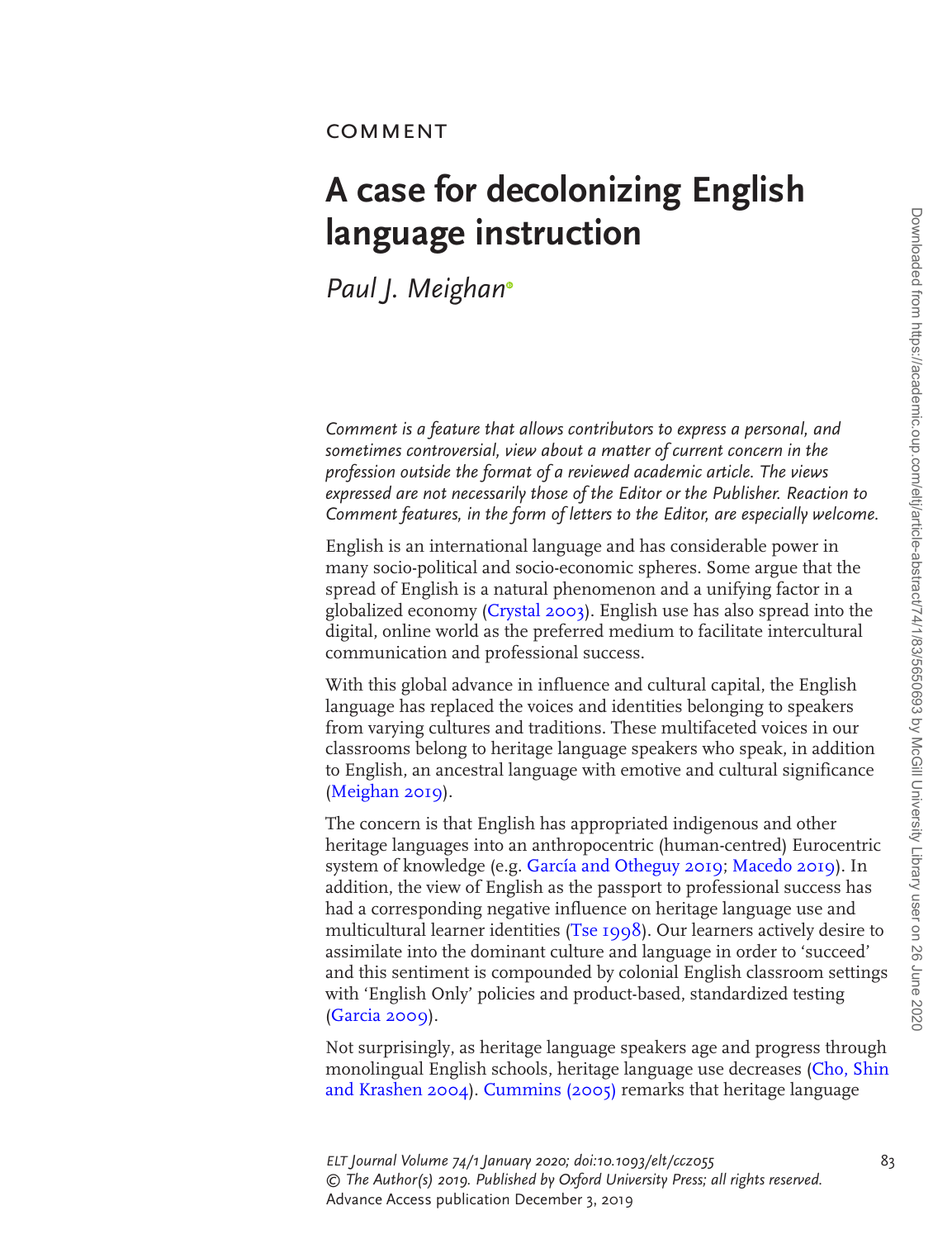use is 'viewed as either irrelevant or as an impediment to the learning of English and overall academic achievement. Many students continue to be actively discouraged from using or maintaining their home languages' (p. 585). In a nutshell, heritage languages are conceived and assumed to be a 'deficit' [\(Little 2017](#page-2-8): 4) and our learner identities as plurilingual and pluricultural individuals are disenfranchised and minoritized in the colonial English classroom.

This comment proposes that it is time to decolonize English language instruction, implement pedagogical change and inspire a radical paradigm shift to fully embrace and validate alternative worldviews and ways of knowing and being. For example, indigenous worldviews are rooted in ecocentric principles of reciprocity and relationships between communities and the local environment ([Blaser, Feit and McRae 2004](#page-2-9)).

An ecological view of language (i.e. how we experience, relate to, and treat the environment) needs to be implemented in the English classroom in order to counteract the anthropocentric worldview that currently dominates the English language. For example, the grammatical system in English categorizes water as an uncountable noun, an 'infinite' source, or product, which can be ultimately exploited. Moreover, the current negative, uninviting (colonial) definition of water as 'tasteless' or 'odourless' is the polar opposite of relational, experiential worldview encapsulated in many heritage/indigenous languages (e.g. the view of water as a living-giving and -sustaining spirit).

This paradigm shift need not be difficult. It would be a start to give our English language learners the opportunity to reflect upon their worldview, their experience, and how they originally relate to their surroundings (e.g. people, the environment, and objects) in their heritage language. This experience can be explained, drawn, written, or shown as part of their English language learning journey while they work on course material and reflect on differences/similarities between dominant vs. nondominant worldviews/languages [\(Meighan 2019](#page-2-1)). As [Cummins](#page-2-7)  [\(2005\)](#page-2-7) remarks, monolingual teaching methods that restrict the use of the heritage language should be questioned in order to implement 'bilingual instructional strategies that acknowledge the reality of cross-language transfer and strongly encourage students to engage in it' (p. 588). Providing our learners with a safe space to express their thoughts and their experience of the world in their heritage language could also avoid 'ethnic ambivalence' or 'ethnic evasion' where 'the desire to integrate into the target culture is so strong that there is apathy toward or even rejection of the heritage culture and language' ([Tse 1998](#page-2-4): 25).

Ultimately, embracing an ecological worldview in language instruction (e.g. relating to water as a spirit, life-sustaining, thirst-quenching as opposed to tasteless) will be of great importance to wider society. If our learners have greater opportunities to relate to their heritage languages and traditions, there will be greater transfer of worldviews and local knowledge that could lead to more sustainable solutions in combatting the climate crisis within the walls of the classroom. At an institutional and global level, there will also be a genuine opportunity for English speakers and instructors who have been raised in the anthropocentric worldview